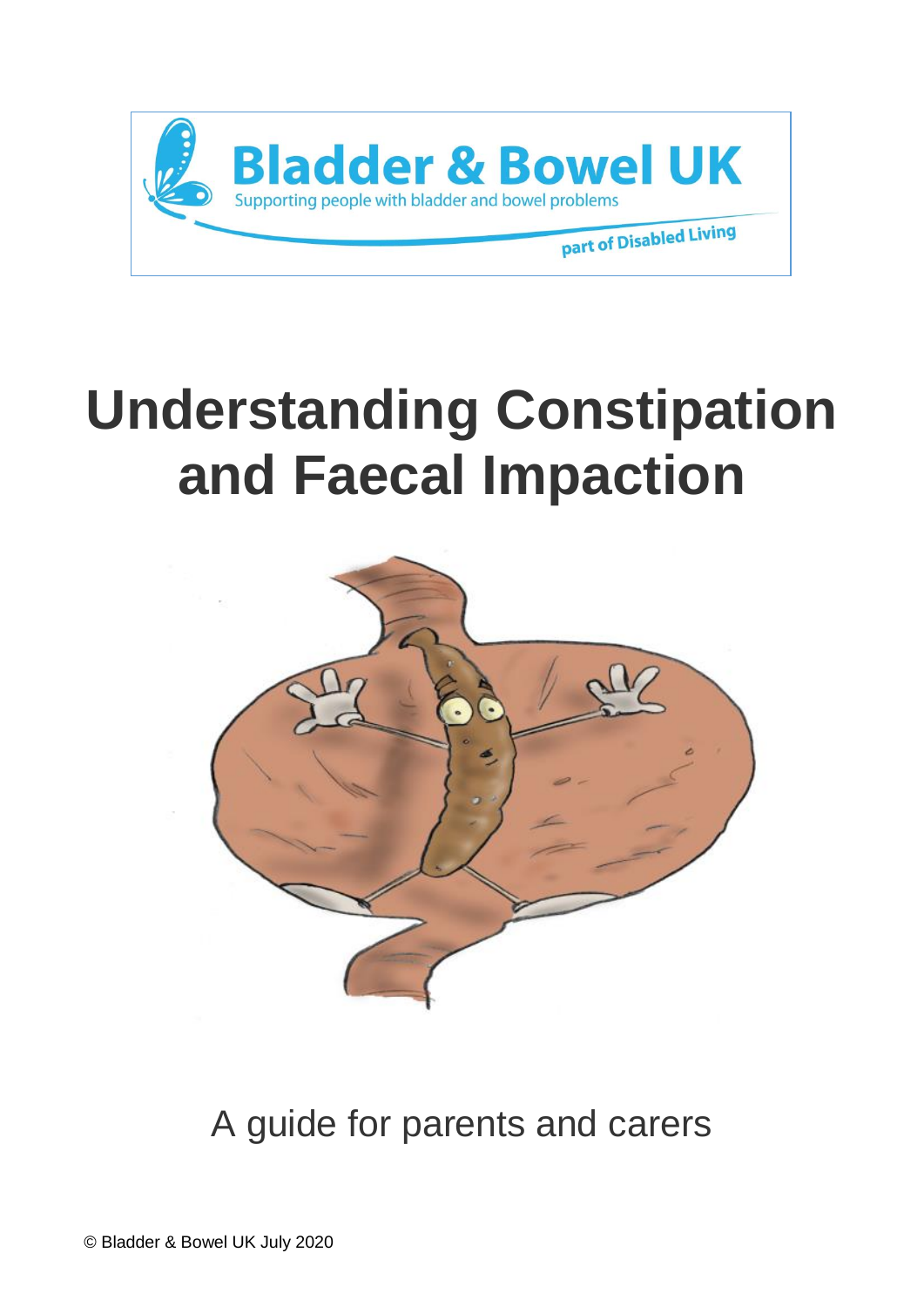#### **Normal Poos**

A normal poo is soft, easy to pass and somewhere between light and dark brown in colour. Most children open their bowels no more than three times a day and no less than three times per week.

The intestine is made up of the small and large bowel. The small bowel mixes the food with water and digestive juices and then absorbs the nutrients. The parts of the food that cannot be absorbed pass into the large bowel (colon) with the water. This is where the poo is formed, as water is reabsorbed back into the body. If the poo sits in the colon for too long it becomes harder, as more water is absorbed.

At the end of the colon is the rectum. The rectum stays empty until it is time to open your bowels. Normally as the poo enters the rectum it triggers a message to the brain to tell you that you need to do a poo. If it is not convenient then the poo moves back up into the lower bowel and the rectum remains empty until you are ready to open your bowels.

#### **Constipation**

Constipation can develop if the poo becomes hard and difficult to pass. This can happen quite slowly, so families may be unaware of it, and they often never know how or when it first started. However, passing a large hard poo can be uncomfortable or painful. As a result, the child becomes fearful of pooing again and will start to 'hold on' when they feel the need to poo. Unfortunately, this makes the problem carry on. The longer the child holds on, the harder and bigger the poo gets and the more likely it is to hurt when they do eventually pass it. This is the reason why constipation should always be treated with laxatives as soon as the family are aware it is present.

Children who are constipated are often reluctant to open their bowels on the toilet due to previous experience of passing a hard, painful poo. The child may become very distressed at the feeling of needing to do a poo and be seen to be 'holding on'.

Typically, the child may stand on tip toes as they clench their bottom together to try and stop the poo coming, or they may run and hide. Therefore, it is important that constipation is always treated with enough laxatives to produce soft formed stools, both to overcome the fear of pooing and to prevent the development of faecal impaction.

Other signs and symptoms that might indicate constipation include:

- Pooing less than three times a week or more than three times a day
- Soiling (any amount of poo in the underwear). This may get better for a few days after doing a large poo
- A painful bottom, or pain when doing a poo
- A distended (i.e. swollen or bloated) tummy
- Passing large hard poo which may block the toilet, or passing only small poos (soft or hard), or poos of different sizes and consistencies
- Appearing to strain to poo or to avoid pooing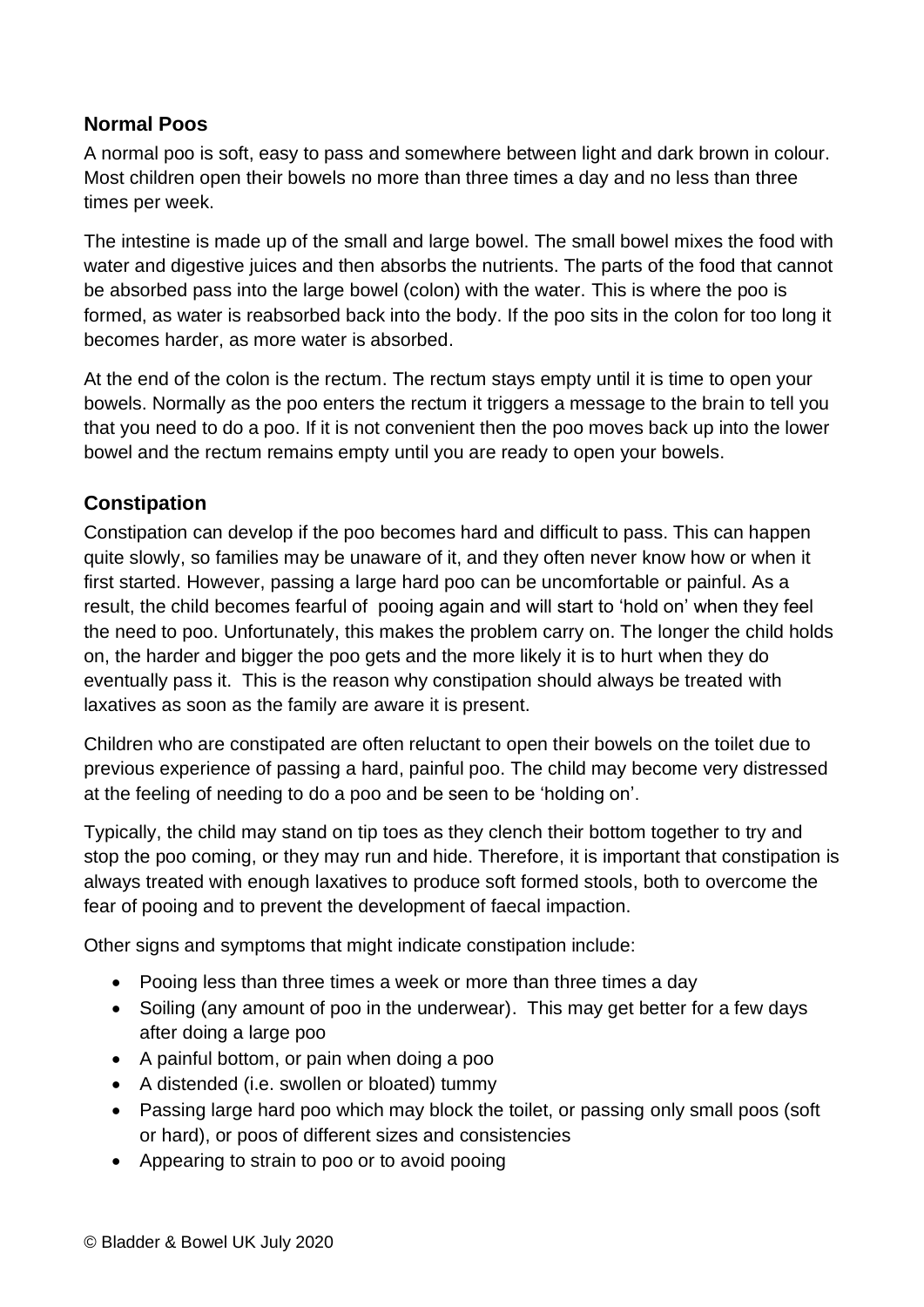- Poor appetite
- Angry or irritable mood

Some children with constipation may have problems with wetting in the day and/or at night. This is because the normally empty rectum is full of poo that may press on the bladder. Constipation may also make children more prone to urinary tract infections. However, wetting and urinary tract infections can also happen in children who are not constipated.

## **Faecal impaction**

A child is said to have faecal impaction when the constipation becomes so severe that they are unable to clear it out. All the poo in their bottom clumps together to form a large mass, which the child is unable to pass. New poo will keep forming in the colon but cannot get past the blockage, so it just builds up.

Symptoms that may indicate faecal impaction include any of the symptoms of constipation, but also:

- Inability to pass a formed poo
- Passing only 'rabbit dropping' type poo (that has broken off the larger mass)
- Uncontrolled watery or loose poo, also known as overflow soiling
- Passing lots of wind so child seems to smell of poo even though clean
- Frequent soiling (poo of various consistency in the underwear), often several times a day
- Swollen and painful abdomen
- Lack of appetite



**Picture showing rectum loaded with poo and liquid/runny poo seeping past**

## **Effect of constipation and faecal impaction**

When children become constipated and the poo stays in their rectum, the message to the brain that they need to do a poo becomes weaker and weaker until, eventually, they lose the feeling that they need to do a poo. If the constipation is not treated effectively the poo in the rectum will continue to gradually build up and 'faecal impaction' may develop.

Although the child does not feel that they need to do a poo, peristalsis (the muscular movement that moves the poo along the bowel) is still taking place. This pushes the looser, liquid poo along. Because the rectum is full of poo the anus relaxes slightly, thinking that the child is about to open their bowels, which allows the liquid poo to leak out into the child's underwear. Bits of the old impacted poo may break off and be passed as well – this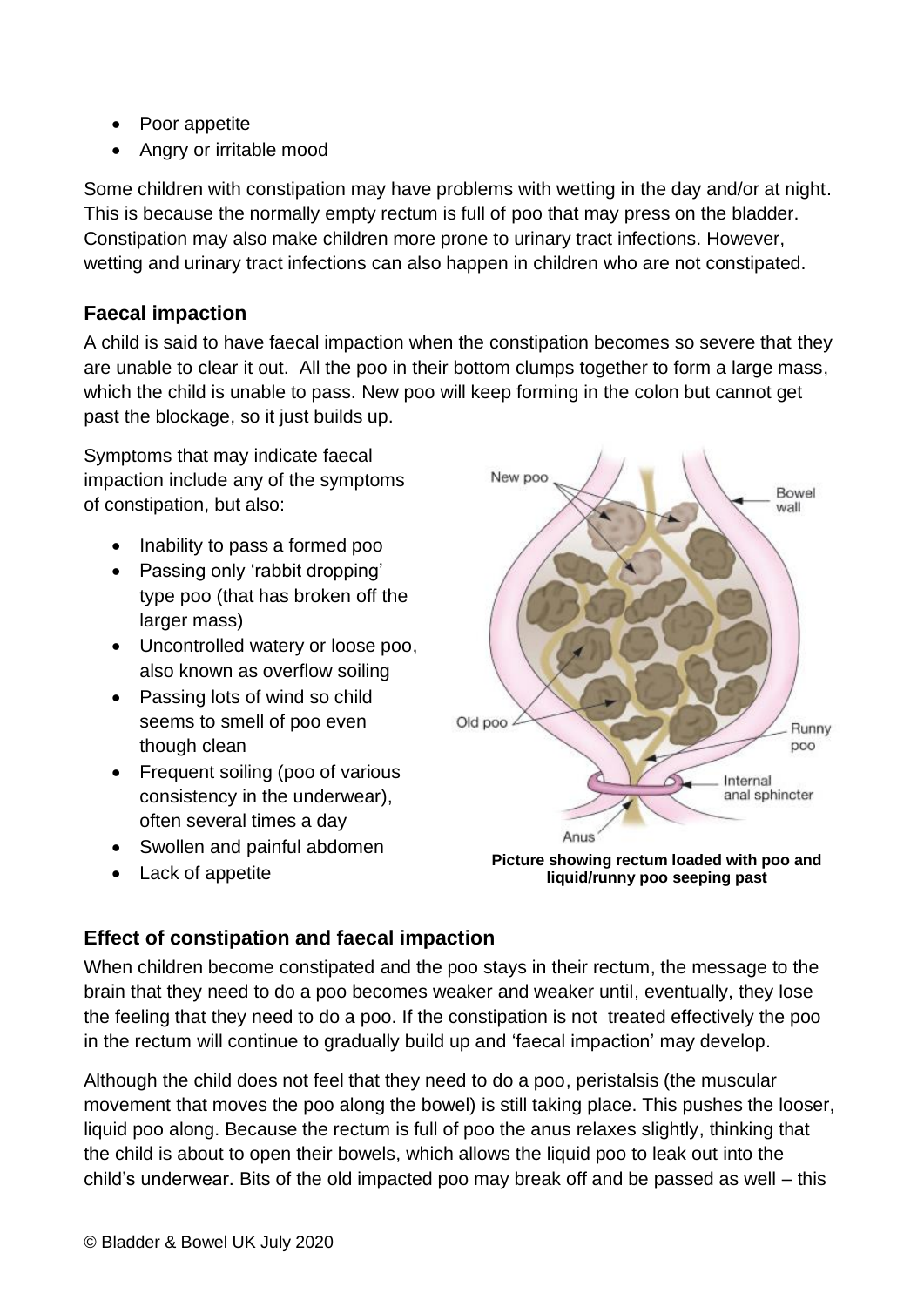often results in the soiling being very smelly. This happens outside the child's control and they are often unaware that the leakage has happened.

Any poo passed into the pants by a child with constipation/impaction is called 'overflow soiling'. This can happen many times during the day.

Both constipation and faecal impaction may cause stretching of the bowel, which takes time to return to normal. Therefore, if the problem has lasted for more than a few weeks it will need treating with laxatives usually over a long period of time. Laxatives should be reduced gradually over many weeks, unless you are advised otherwise by your child's healthcare professional.

## **What is the difference between constipation and impaction?**

Children who are constipated tend to pass infrequent formed stools, which may be very large and hard. There may be some smaller poos, soiling or skid marks in their pants due to them 'holding on' and stopping themselves from doing a poo, but they are generally clean in between bowel movements.

Children who are impacted are usually unable to pass any formed poos at all. They tend to continually pass loose, mushy, sticky or semi-solid poos, sometimes numerous times per day. They often do this without any awareness and so will deny it has happened.

It is not always easy to recognise the difference between constipation and faecal impaction, as the symptoms can be similar in some cases. However, it is important to distinguish between them as they require different approaches to treatment. Because diagnosing these conditions in children is not always straightforward it is important to ask your child's healthcare professional for advice.

## **Further advice**

Always follow the advice given to you by your child's doctor or nurse. Talk to them if you have any concerns or questions

You should always read the leaflet that comes with any medicine that has been prescribed for your child.

You may contact the **Bladder & Bowel UK confidential helpline** at email: [bbuk@disabledliving.co.uk](mailto:bbuk@disabledliving.co.uk) or **Telephone: 0161 214 4591**